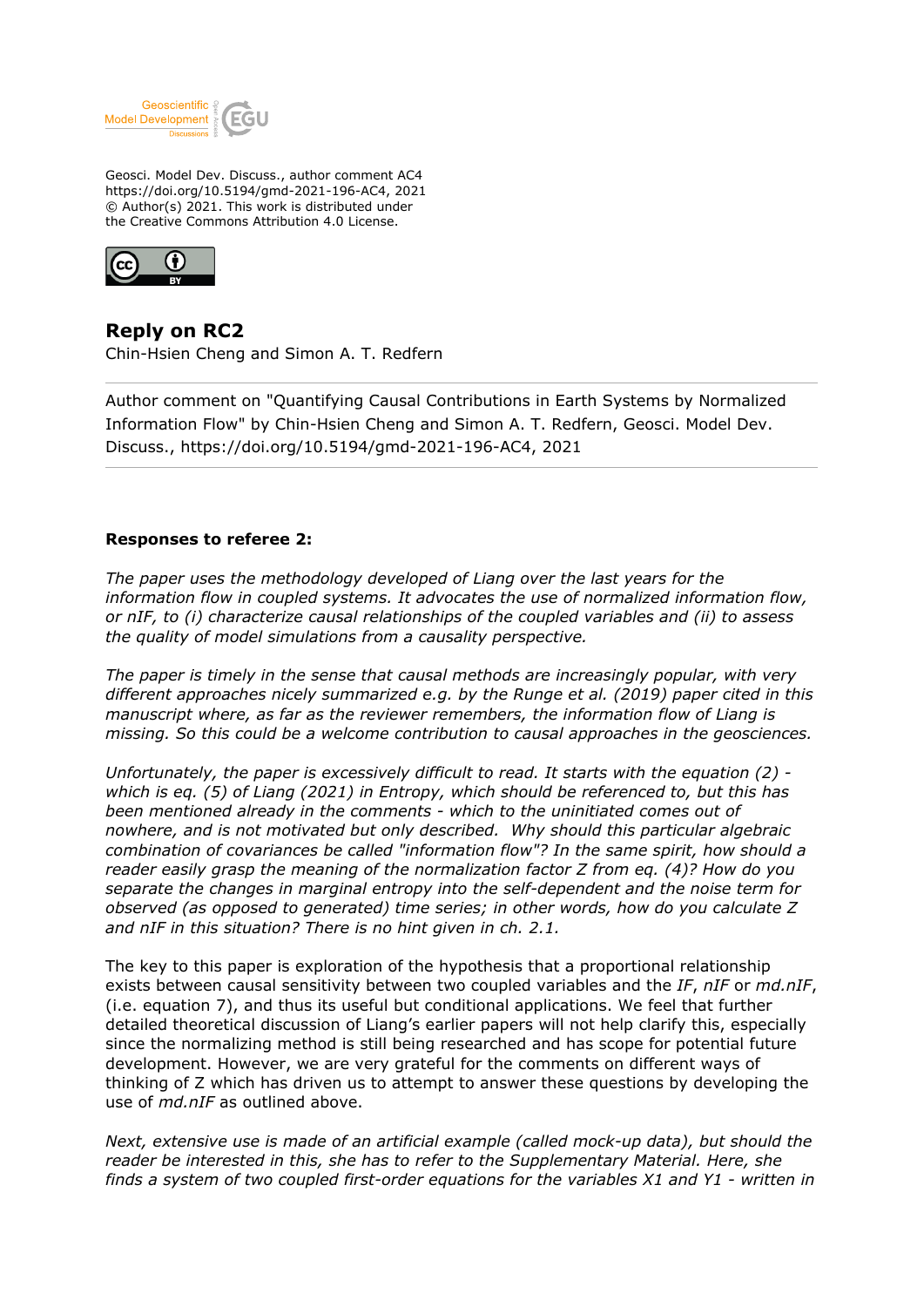*a manner more complicated than necessary, since the overall term dY1/dt is not taken out but repeated three times, and with seemingly arbitrary numerical constants (1.1, 1.5, 300, 1.8, 0.000005 and so on) - which is not motivated by any means. The reviewer also wonders in which sense the noise terms on the right side of the Table deserve that name being a sum of a constant, a deterministic trigonometric function of time, and the function itself? How could that be noisy, where is a stochastic process involved?* 

The Table is placed in the Supplementary because it does not provide much information beyond which equations were used. The Figures in the main text present the results that explain the situations where the proposed proportional relationship works better than regressions. We will improve the clarity of these Figures and the Tables. Regarding the "arbitrary numerical constants", these refer to the calibration factor alpha in equation 1 which can be removed from the legends and labels in the revision.

*In the main text, there is talk about X and Y (not X1 and Y1) and in Figure 2, we suddenly have d(partial) X1, dX2 and dX3 - what are these? In the heading of the Figure, it says that dX2=dX1 and dX3=dX1, so it is only one quantity after all? The graphs show three curves, so they are again different? The reader should look for red boxes according to the legend - there are no red boxes in Fig. 2. And what do we see on the y axis, actually? The variables themselves? Their partial derivatives? The information flow? What does the axis legend "by mR^2" even mean?*

We thank the referee for pointing out this error in the original submission. The legend should be  $\sqrt[m]{\log 2}$  $\Box$  = 2 $\Box$  $\Box x$  $\Box$  $\Box t$ ",  $\Box \Box x$  $\Box$  = 3 $\Box$  $\Box x$  $\Box$  $\Box t$ ". We missed out the 2 and 3 in front of  $\Box \Box X$ 1. The Figure captions will be corrected to eliminate this omission. The red boxes highlight trends with negative values of the ordinate, which represent the designed and estimated causal contributions (i.e. the partial derivatives) using the variety of methods explored. Thus, when we state "by mR<sup>2</sup>" we refer to estimates based on mR<sup>2</sup> as the multiplier in equation 1.

*At the beginning of ch. 3.1, there is talk of "where causality becomes more important" - as opposed to what? And how do you know that, given observations and measurements (only)?* 

This word "important" refers to relative conditions when such causality is not captured or misinterpreted by regressions. We will rephrase this sentence.

*The reviewer didn't get the concept of the "1:2:3 ratio" either nor how this could convert (apparently at high noise level) to a "-1:-2:-3 ratio" – isn't that the same since pairwise signs would cancel out?* 

Noise operates differently from regressions since both the sign and magnitude of the gradient is influenced by the noise. Hence, when the sign is incorrect, the cancelling effect for the 1:2:3 ratio may be result in a set of ratios in the order -3:-2:-1. This is seen in sub-Figs a,e,i of the new Figure R1 described above. However, this does not greatly affect the magnitude of IF, nIF, and md.nIF, especially the IF. Hence, 1:2:3 may turn into -1:-2:-3 when the noise is too large, resulting in the correlation sign misrepresenting the direction.

*For the comparison of observations and model runs, here for CH4 growth rates, the reviewer has a hard time to discern the upper panels of Fig. 6 and 7. They look exactly identical, apart from the fact that the time axis for Fig. 7 is shorter (up to 2012). CESM2 can't be that "perfect"? Also, the observations/simulations give a rather blurred image along the latitudes and the time axis, whereas the estimates have a finer resolution. How is that possible, and how do the authors come to the conclusion that nIF is doing best, and that CESM2 fails to reproduce the spatial pattern?*